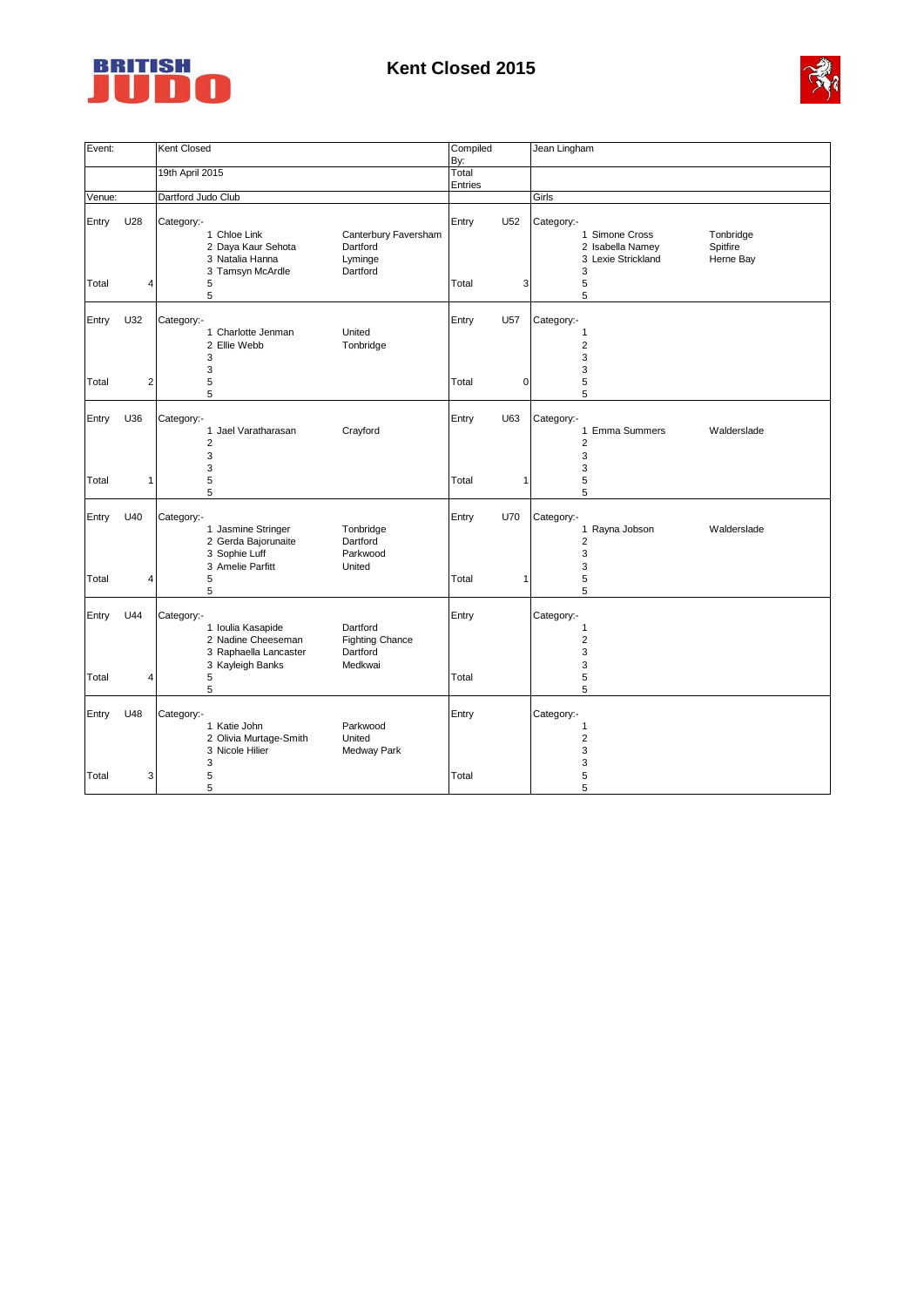| Event:         |          | Kent Closed                                                                                                                                                  | Compiled<br>By:       |   | Jean Lingham                                                                                                                   |
|----------------|----------|--------------------------------------------------------------------------------------------------------------------------------------------------------------|-----------------------|---|--------------------------------------------------------------------------------------------------------------------------------|
|                |          | 19th April 2015                                                                                                                                              | Total<br>Entries      |   |                                                                                                                                |
| Venue:         |          | Dartford Judo Club                                                                                                                                           |                       |   | Boys                                                                                                                           |
| Entry<br>Total | U27<br>6 | Category:-<br>1 Kajus Semeta<br>Tonbridge<br>2 Nathan Burness<br>Tonbridge<br>Dartford<br>3 Dominic Zakarevicius<br>3 Ethan Condon<br>Medkwai<br>5<br>5      | Entry<br>U50<br>Total | 2 | Category:-<br>1 Kaito Wilson<br>Parkwood<br>2 William Bellow<br>Dartford<br>3<br>3<br>5<br>5                                   |
| Entry<br>Total | U30<br>4 | Category:-<br>1 Thomas Ledger<br>Walderslade<br>2 Jack Payne<br>Dartford<br>3 Ewan Bruce<br>Medkwai<br>3 Samuel Holmes<br><b>Bushido</b><br>5<br>5           | Entry<br>U55<br>Total | 3 | Category:-<br>1 Jake Popplewell<br>Parkwood<br>2 Jamil Issifu<br>Crayford<br>3 Skip Callard<br>United<br>3<br>5<br>5           |
| Entry<br>Total | U34<br>4 | Category:-<br>1 Liam Jordan<br>Medway Park<br>2 Cameron Fentiman<br>Faversham<br>3 Daniel Stringer<br>Lyminge<br>3 Ben Wilkes<br><b>Bushido</b><br>5<br>5    | Entry<br>U60<br>Total | 3 | Category:-<br>1 Matthew Boyd<br>Medkwai<br>2 Elyas Agounizera<br>Crayford<br>3 Josh Nicholson<br><b>Bushido</b><br>3<br>5<br>5 |
| Entry<br>Total | U38<br>8 | Category:-<br>1 Andrew Kennard<br>Dartford<br>2 Kieran Hadley<br>Canterbury Faversham<br>3 Leo Burness<br>Tonbridge<br>Dartford<br>3 Jude Jeffries<br>5<br>5 | Entry<br>U66<br>Total | 3 | Category:-<br>1 Teddy Gibbons<br>United<br>2 Henry Ripley<br>United<br>3 Cameron Brayley<br>Tonbridge<br>3<br>5<br>5           |
| Entry<br>Total | U42<br>6 | Category:-<br>1 Luke Tanner<br>Faversham Canterbury<br>2 Connor Little<br>Herne Bay<br>3 Liam Byrne<br>Dartford<br>3 Alexander Hyde<br>Waldersalde<br>5      | U73<br>Entry<br>Total | 1 | Category:-<br>1 Kieran Munn-Hollands<br>Lyminge<br>2<br>3<br>3<br>5                                                            |
| Entry<br>Total | U46      | 5<br>Category:-<br>1 Kai Solly<br>Tonbridge<br>2 Ben Webb<br>Dartford<br>3 Zakaria Agounizera<br>Crayford<br>3 Finley Harding<br>Crayford<br>5<br>5          | Entry<br>O73<br>Total | 1 | 5<br>Category:-<br>1 Jak Jenman<br>United<br>$\overline{2}$<br>3<br>3<br>5<br>5                                                |